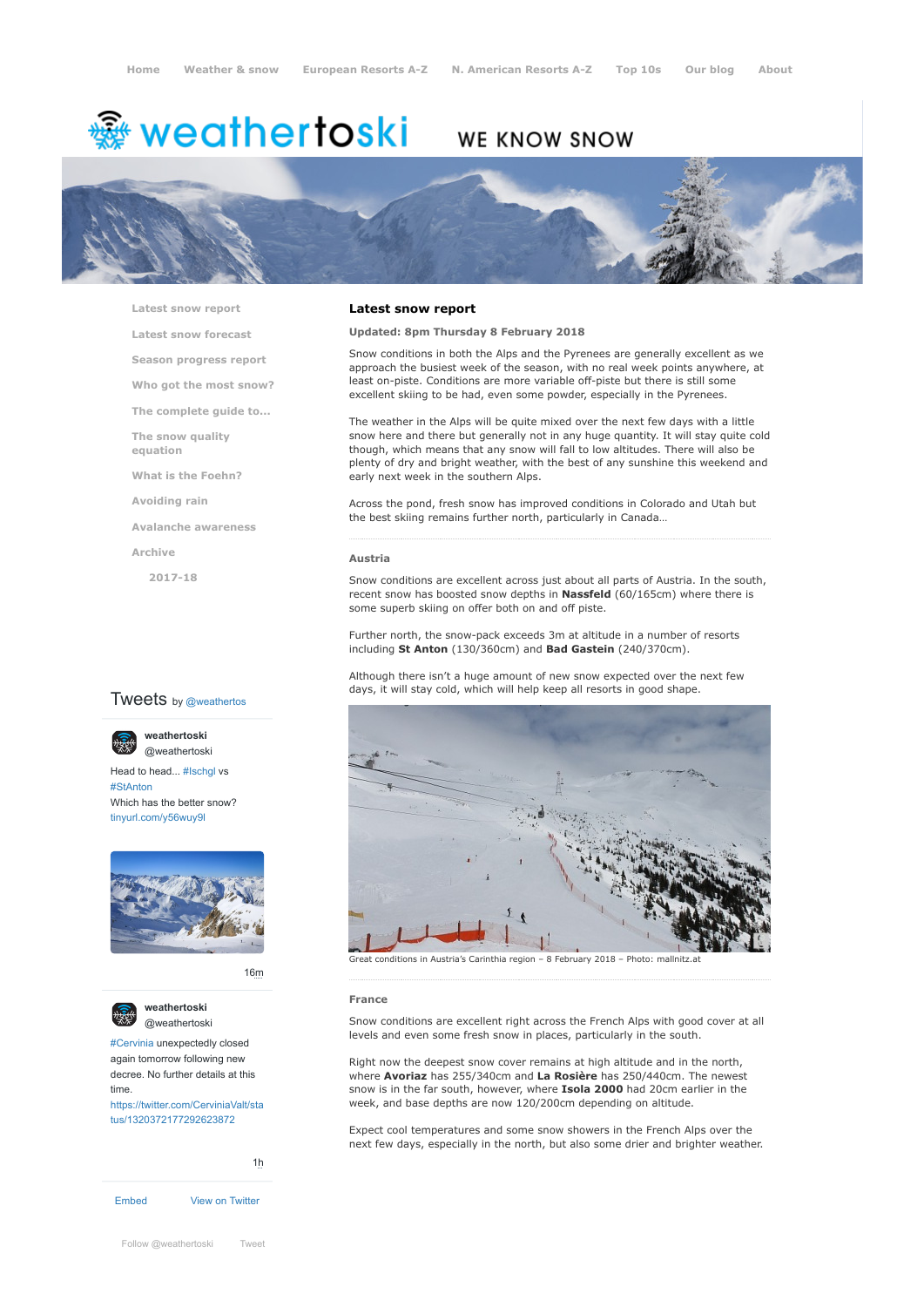

Tailor-made ski holidays and short breaks to some of the finest hotels in the Alps

020 3397 8450





## **Contact us...**

**Got a burning question about weather or snow conditions in the Alps?** [Contact us](https://www.weathertoski.co.uk/about-1/contact-us/) and we'll do our best to answer it...

E: [info@weathertoski.co.uk](mailto:fraser@weathertoski.co.uk)

T: +44 (0)20 3151 3154

[Website terms of use](https://www.weathertoski.co.uk/about-1/website-terms-of-use/)

[Privacy notice](https://www.weathertoski.co.uk/about-1/privacy-notice/)



Sunny with great snow in the far southern French Alps today. This is Isola 2000 – 8 February 2018 – Photo: isola2000.com

#### **Italy**

Snow conditions are excellent across all Italian resorts. The deepest snow-pack remains at altitude in the west, where base depths are 250/405cm in **Cervinia** and 160/260cm in **Courmayeur**.

Further east there is also some fabulous skiing on offer, with depths of 125/154cm in the Dolomite resort of **Arabba** and 103/123cm in **Livigno**.

The forecast over the next few days is a little mixed but it should stay cold with some decent sunny breaks.



Superb snow conditions in the Dolomites. This is Kronplatz – 8 February 2018 – Photo: kronplatz.com

#### **Switzerland**

Snow conditions are very favourable across the Swiss Alps right now with upper base depths still in excess of 4m in a number of resorts, including **Saas-Fee** (105/445cm) and **Laax** (58/450cm), and even 6m in **Engelberg** (35/644cm).

Lower down the figures may not be as extreme, but on-piste at least the skiing is still fantastic in **Villars** (40/210cm) and **Gstaad** (20/200cm).

Over the next few days the weather is forecast to stay relatively cold with a few snow showers, but there will also be some drier and brighter interludes.



Massive snow depths in Bettmeralp – 8 February 2018 – Photo: bettmeralp.ch